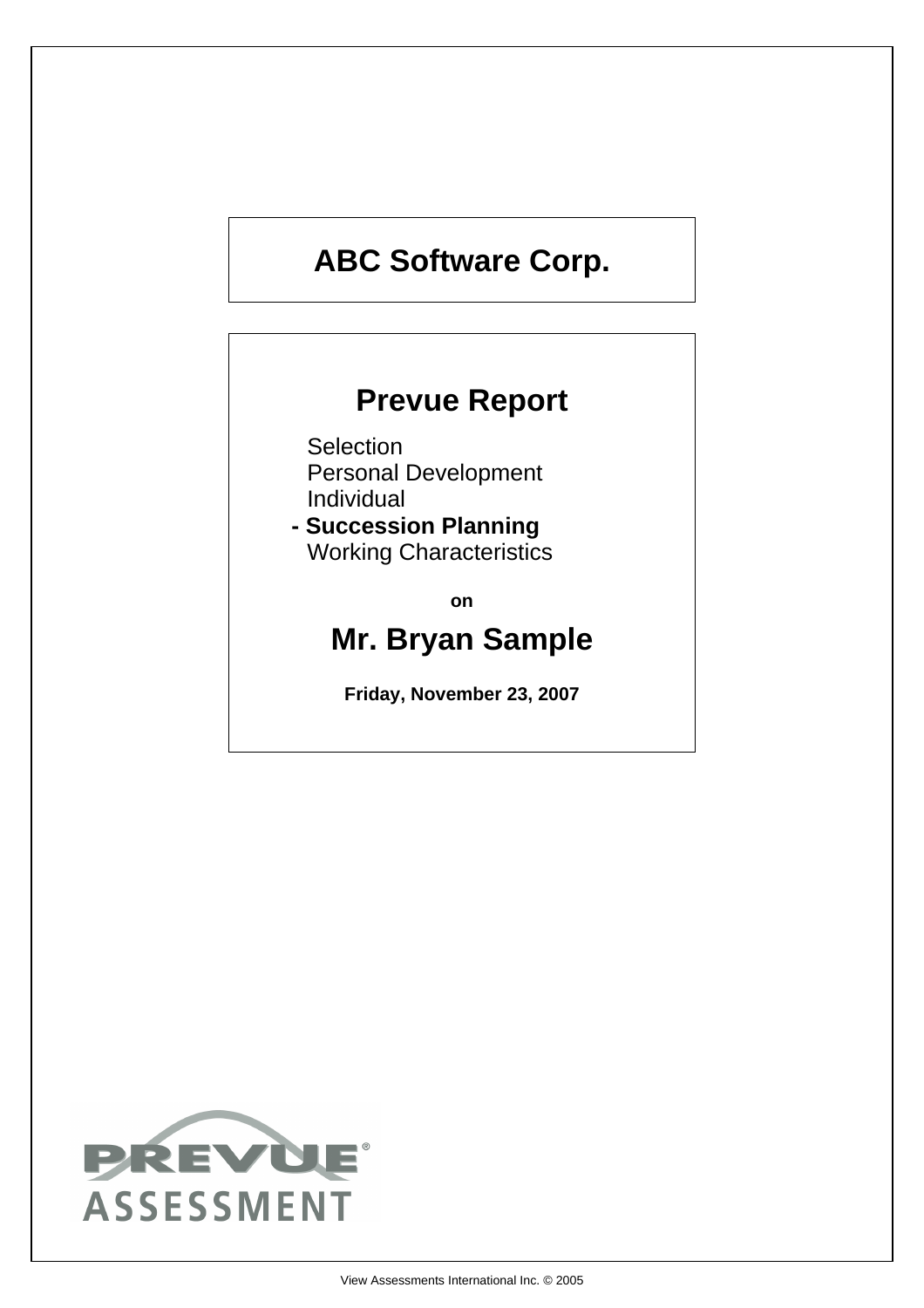| <b>Mr. Bryan Sample</b>                                                                                                                                                                                                                                                 |
|-------------------------------------------------------------------------------------------------------------------------------------------------------------------------------------------------------------------------------------------------------------------------|
| The following Prevue Succession Planning Report will enhance your internal resource management.                                                                                                                                                                         |
| Mr. Bryan Sample has been compared to the benchmarks selected. You may repeat this process as<br>often as required, and select as many benchmarks as you wish. Each Prevue candidate's suitability is<br>calculated and listed in a descending order of percentage fit. |
| The following benchmarks were chosen for this Succession Planning report.                                                                                                                                                                                               |
|                                                                                                                                                                                                                                                                         |
| 1. Director of Marketing - Business Development                                                                                                                                                                                                                         |
|                                                                                                                                                                                                                                                                         |
| 82%                                                                                                                                                                                                                                                                     |
| 2. Regional Operations Manager                                                                                                                                                                                                                                          |
|                                                                                                                                                                                                                                                                         |
| 58%                                                                                                                                                                                                                                                                     |
| 3. Office Administrator                                                                                                                                                                                                                                                 |
|                                                                                                                                                                                                                                                                         |
| 51%                                                                                                                                                                                                                                                                     |
| 4. VP Operations                                                                                                                                                                                                                                                        |
|                                                                                                                                                                                                                                                                         |
| 42%                                                                                                                                                                                                                                                                     |
|                                                                                                                                                                                                                                                                         |
|                                                                                                                                                                                                                                                                         |
|                                                                                                                                                                                                                                                                         |
|                                                                                                                                                                                                                                                                         |
|                                                                                                                                                                                                                                                                         |
|                                                                                                                                                                                                                                                                         |
|                                                                                                                                                                                                                                                                         |
|                                                                                                                                                                                                                                                                         |
|                                                                                                                                                                                                                                                                         |
|                                                                                                                                                                                                                                                                         |
|                                                                                                                                                                                                                                                                         |
|                                                                                                                                                                                                                                                                         |
|                                                                                                                                                                                                                                                                         |
|                                                                                                                                                                                                                                                                         |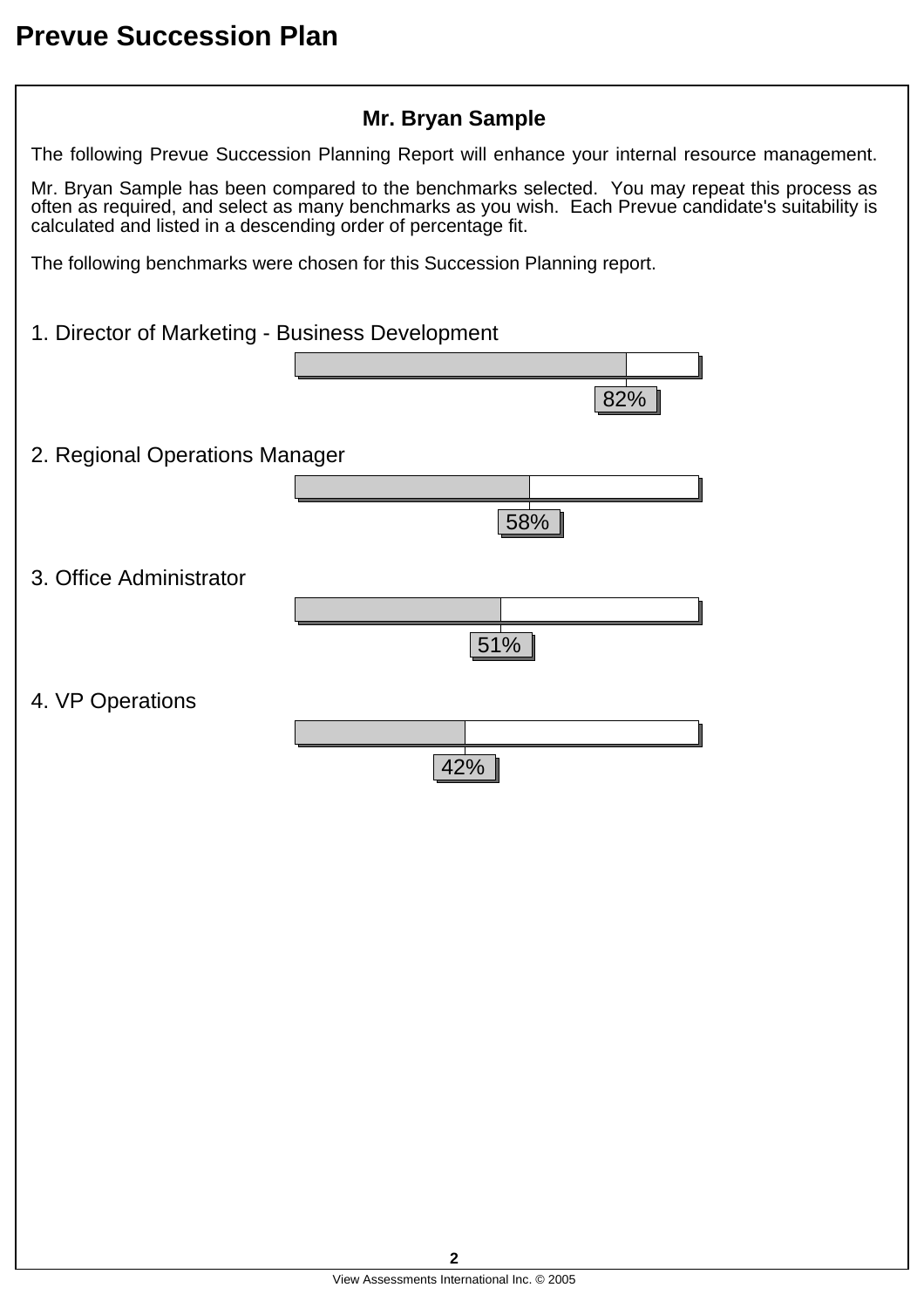

A Prevue benchmark illustrates the required characteristics for this job as decided by management. The shadowed areas above graphically represent the benchmark for this Director of Marketing - Business Development position. The number on each scale is Bryan Sample's actual score. The following percentage reflects the degree of suitability of his scores when compared to this benchmark.

#### **Prevue Job Suitability**

The Prevue benchmark suitability should comprise not more than one-third of the selection decision process. The other aspects of the selection decision process, including the job interview, candidate history and background check, should be furnished by management.

**Benchmark Suitability**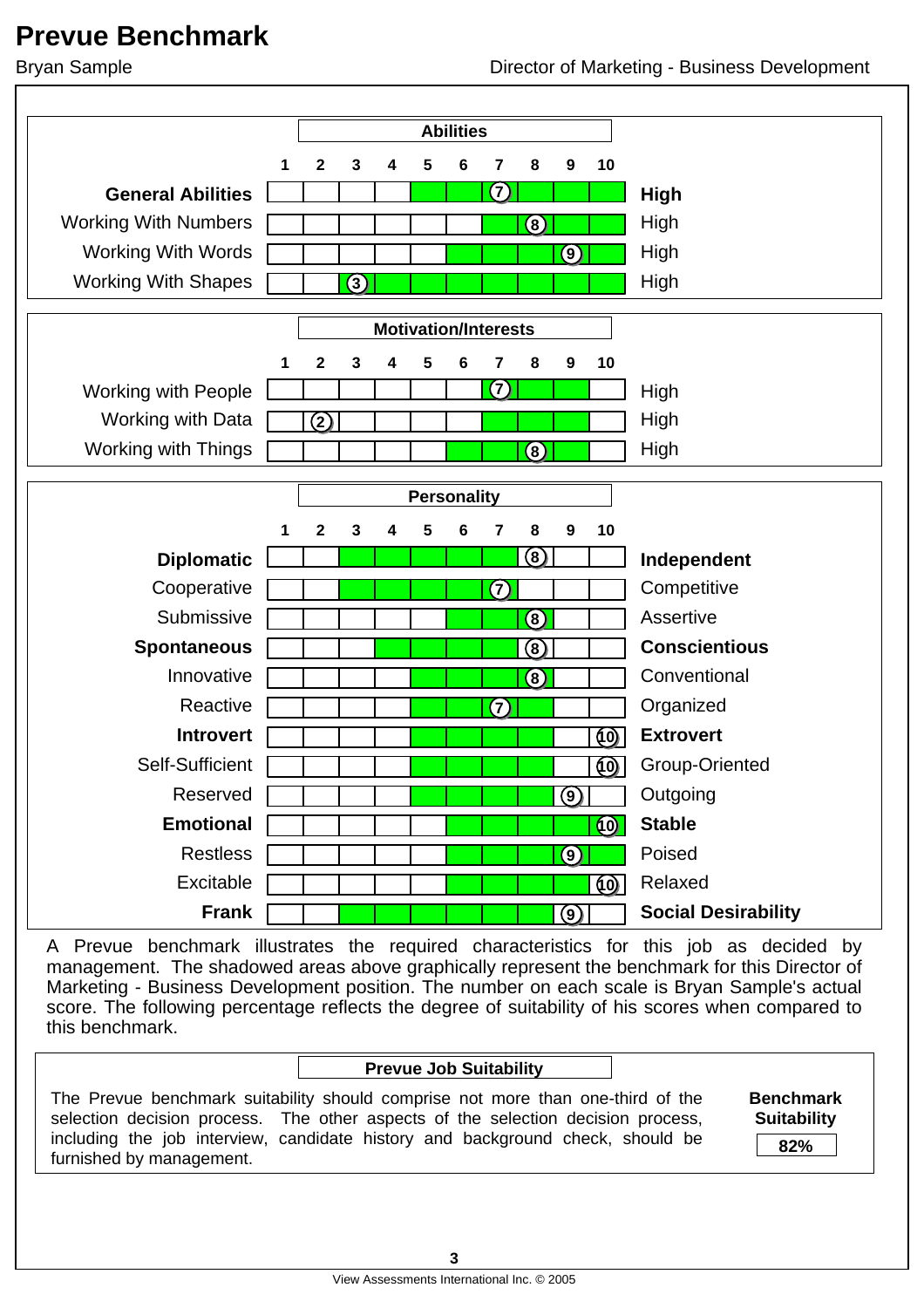

Operations Manager position. The number on each scale is Bryan Sample's actual score. The following percentage reflects the degree of suitability of his scores when compared to this benchmark.

#### **Prevue Job Suitability**

The Prevue benchmark suitability should comprise not more than one-third of the selection decision process. The other aspects of the selection decision process, including the job interview, candidate history and background check, should be furnished by management.

**Benchmark Suitability**

**58%**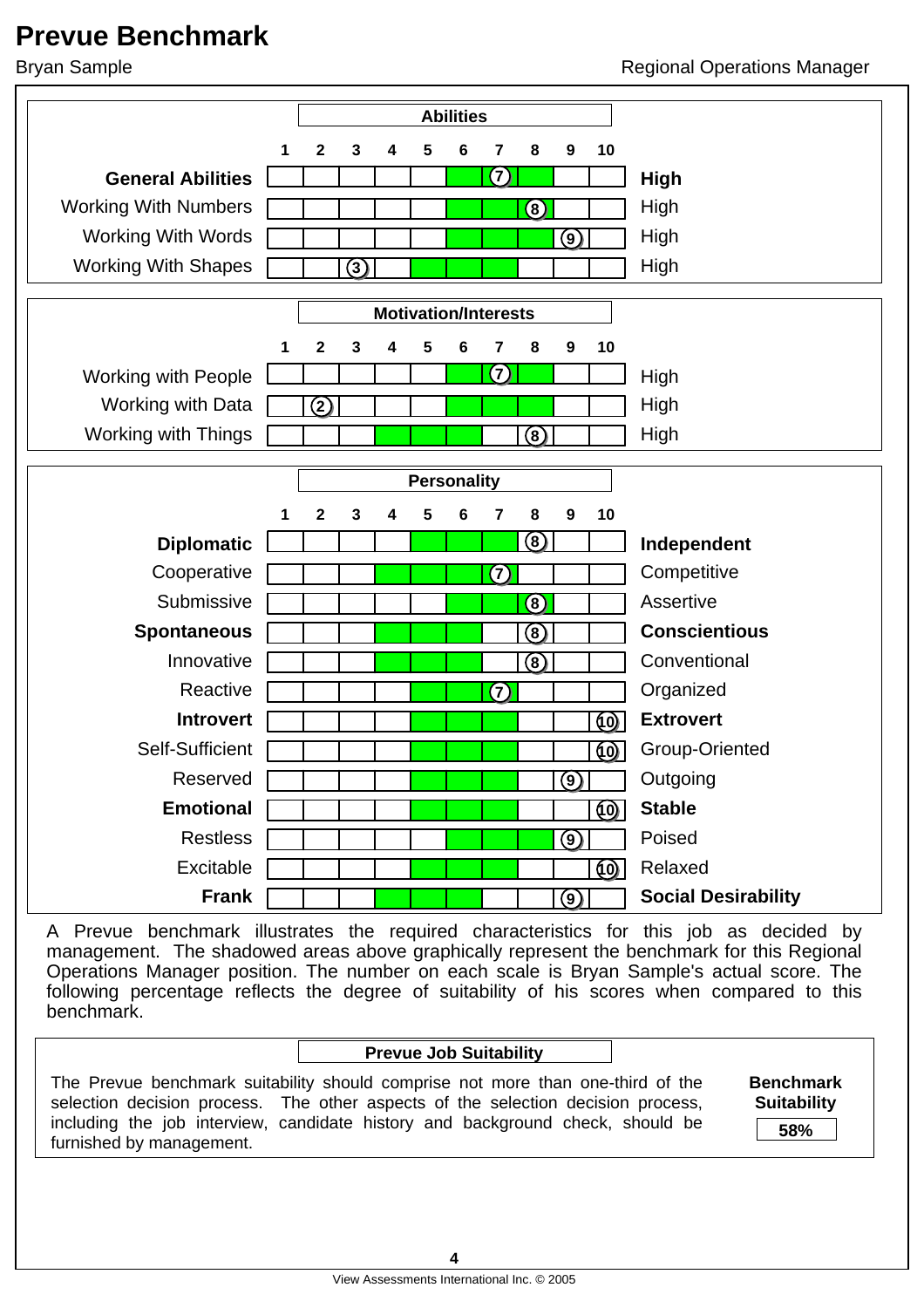

management. The shadowed areas above graphically represent the benchmark for this Office Administrator position. The number on each scale is Bryan Sample's actual score. The following percentage reflects the degree of suitability of his scores when compared to this benchmark.

#### **Prevue Job Suitability**

The Prevue benchmark suitability should comprise not more than one-third of the selection decision process. The other aspects of the selection decision process, including the job interview, candidate history and background check, should be furnished by management.

**Benchmark Suitability 51%**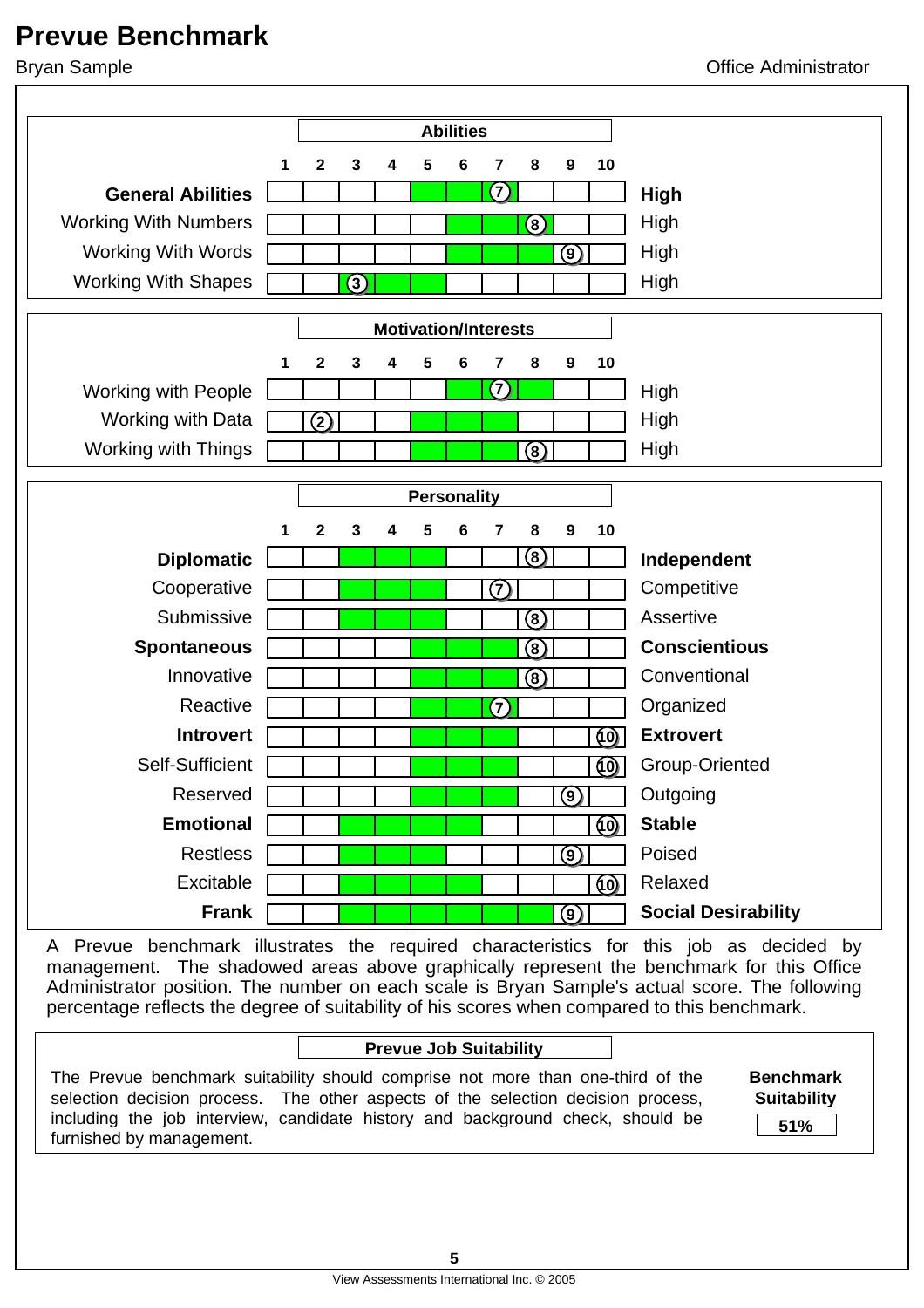

A Prevue benchmark illustrates the required characteristics for this job as decided by management. The shadowed areas above graphically represent the benchmark for this VP Operations position. The number on each scale is Bryan Sample's actual score. The following percentage reflects the degree of suitability of his scores when compared to this benchmark.

#### **Prevue Job Suitability**

The Prevue benchmark suitability should comprise not more than one-third of the selection decision process. The other aspects of the selection decision process, including the job interview, candidate history and background check, should be furnished by management.

**Benchmark Suitability**